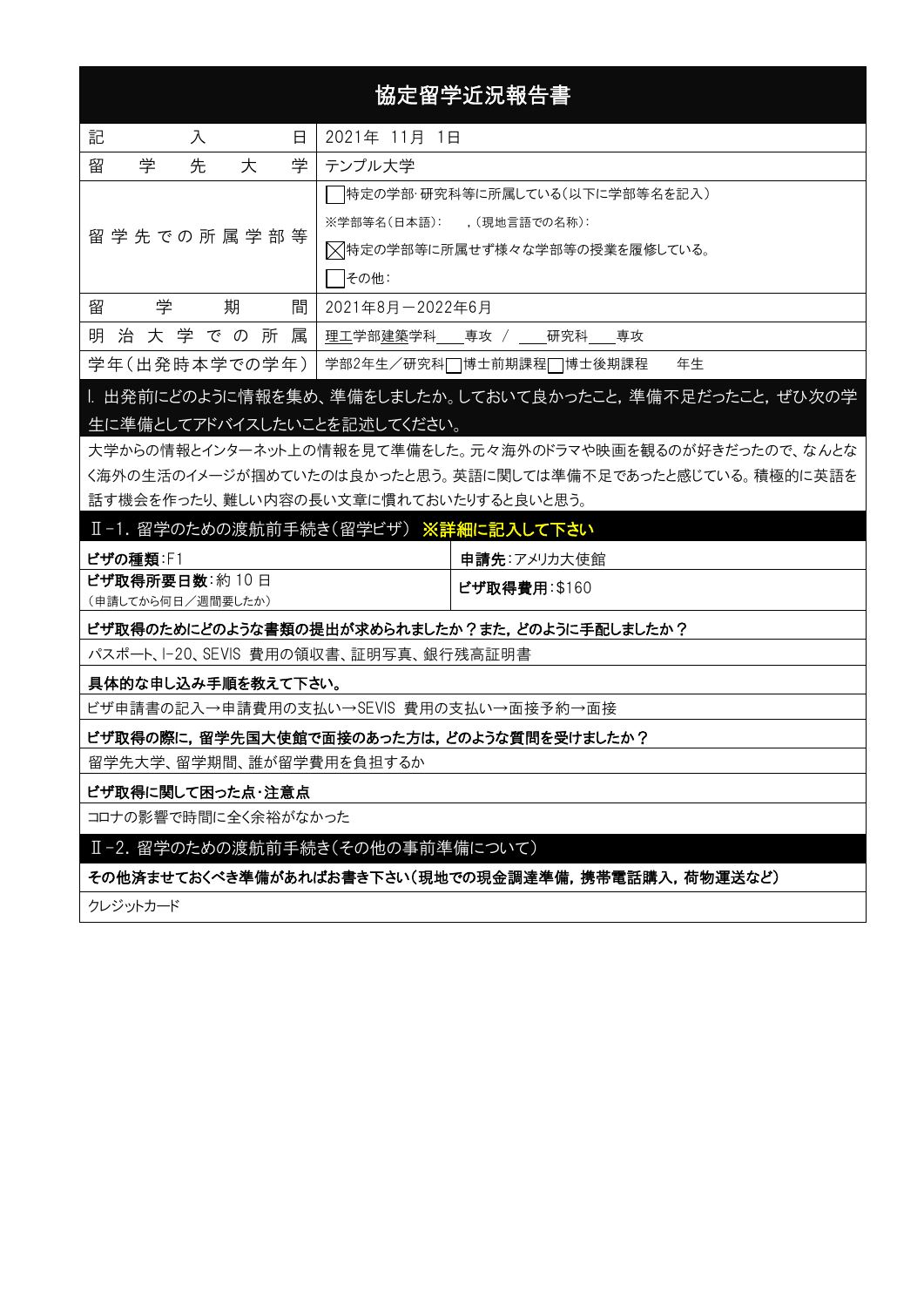| Ⅲ. 現地到着後のながれ                                        |                                              |                         |                                     |             |          |  |
|-----------------------------------------------------|----------------------------------------------|-------------------------|-------------------------------------|-------------|----------|--|
| 1.到着時の様子                                            |                                              |                         |                                     |             |          |  |
| 利用航空会社                                              | JAL                                          |                         |                                     |             |          |  |
|                                                     | 日本空港のサイト                                     |                         |                                     |             |          |  |
| 航空券手配方法                                             |                                              |                         | ※利用した旅行社・旅行サイト,格安航空券情報等があれば記入して下さい。 |             |          |  |
| 大学最寄空港名                                             | フィラデルフィア国際空港                                 |                         | 現地到着時刻                              | 18 時頃       |          |  |
|                                                     | □大学手配の                                       | □知人の                    | 7公共交通機関                             | ┌┐タクシー      | ⊠その他Uber |  |
| キャンパスへの移動手段                                         | 出迎え                                          | 出迎え                     | (□バス□電車)                            |             |          |  |
| 移動の所要時間                                             | 10分                                          |                         |                                     |             |          |  |
| 空港からキャンパスへの移動の際の注意点,タクシー・公共交通機関で移動する際の行き方,料金等       |                                              |                         |                                     |             |          |  |
| 荷物が多いのでタクシーか Uber を利用するのが楽だと思う。                     |                                              |                         |                                     |             |          |  |
| 大学到着日                                               | 8月14日19時頃                                    |                         |                                     |             |          |  |
| 2.住居について                                            |                                              |                         |                                     |             |          |  |
| 到着後すぐに住居                                            | ⊠はい                                          | いいえを選んだ方:               | 月                                   | 日から入居可能だった。 |          |  |
| 入居できましたか?                                           | いいえ                                          |                         |                                     |             |          |  |
| 住居のタイプ                                              | ⊠寮                                           | アパート                    | その他(                                |             |          |  |
| 部屋の種類                                               | 一人部屋                                         | 二人部屋                    | △その他(三人部屋)                          |             |          |  |
| ルームメイト                                              | 日本人学生                                        | △他国からの留学生 △その他(現地出身の学生) |                                     |             |          |  |
| 住居を探した方法                                            | ⊠大学の斡旋<br> 自分で探した<br>その他(                    |                         |                                     |             |          |  |
| 住居の申込み手順                                            | ルームメイトを探すサイトに登録し、見つかった後の手続きは元々大学の近くに住んでいたルーム |                         |                                     |             |          |  |
|                                                     | メイトにほとんど任せてしまっていた                            |                         |                                     |             |          |  |
| 住居は渡航前に,また渡航後すぐに見つかりましたか?トラブルはありましたか?               |                                              |                         |                                     |             |          |  |
| 他国のルームメイトと ZOOM やメールを用いて相談しながらだったのでやや手間はかかった        |                                              |                         |                                     |             |          |  |
| 3.留学先でのオリエンテーションについて                                |                                              |                         |                                     |             |          |  |
| オリエンテーションの有無                                        |                                              | ⊠あった<br>なかった            |                                     |             |          |  |
| 日程                                                  | 8月18,19日                                     |                         |                                     |             |          |  |
| 参加必須ですか?                                            | ⊠必須                                          | 任意参加                    |                                     |             |          |  |
| 参加費用は?                                              | ⊠無料                                          | 有料(金額:                  |                                     |             |          |  |
| 内容と様子は?                                             |                                              |                         | 大学の紹介、学習面、生活面の話。あまりお堅い感じではない。       |             |          |  |
| 留学生用特別がイダンス                                         | ⊠あった<br>なかった                                 |                         |                                     |             |          |  |
| 授業開始日                                               | 8月23日から                                      |                         |                                     |             |          |  |
| IV. その他、渡航してから必要な手続きについて                            |                                              |                         |                                     |             |          |  |
| 1. 現地で滞在許可等の申請の必要はありますか?いつ、どこで、方法は?日数、料金は?トラブルは?    |                                              |                         |                                     |             |          |  |
| 在留届、明治大学から求められる書類(オンライン)                            |                                              |                         |                                     |             |          |  |
| 2. その他現地でした手続きは?(健康診断、予防接種等)いつ、どこで、方法、日数、料金は?トラブルは? |                                              |                         |                                     |             |          |  |
| なし                                                  |                                              |                         |                                     |             |          |  |
| 3. 現地で銀行口座を開設しましたか?手続方法、必要書類、日数、料金は?トラブルは?          |                                              |                         |                                     |             |          |  |
| 開設していない                                             |                                              |                         |                                     |             |          |  |
| 4. 現地で携帯電話を購入しましたか?手続方法、必要書類、日数、料金は?トラブルは?          |                                              |                         |                                     |             |          |  |
| 出発する直前に日本で sim カードを替えた                              |                                              |                         |                                     |             |          |  |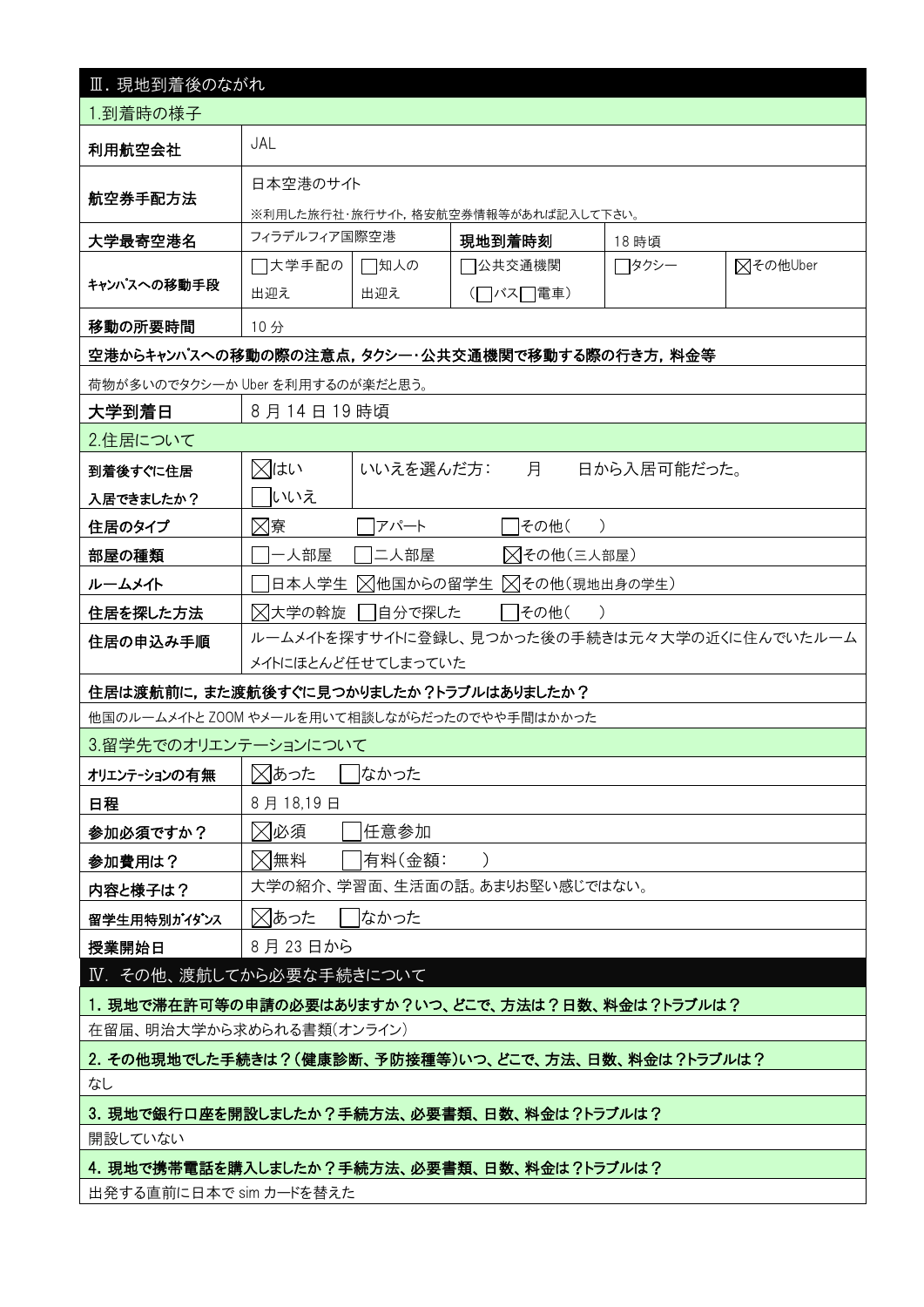| V. 履修科目と授業について                                 |
|------------------------------------------------|
| .履修登録はいつどのような形で行いましたか?                         |
| △出発前に(4,5 月 日頃)                                |
| ╳ オンラインで登録 │  志願書類に記入して登録 │ できなかった<br> その他(    |
| 月<br> 到着後に(<br>日頃)                             |
| できなかった<br> オンラインで登録    国際オフィス等の仲介<br>その他(      |
| ⊠なかった<br>あった<br>登録時に留学生として優先されることは             |
| 優先が「あった」方はどのように優先されましたか?                       |
|                                                |
|                                                |
| 優先が「なかった」方はどのように登録しましたか?                       |
|                                                |
| 履修科目の希望表を留学先大学にメールで送信する。                       |
|                                                |
| 出発前に授業を登録した方は,現地で変更・追加できましたか?また希望通りの授業が取れましたか? |
| 出来た。希望通りの授業も取れた。                               |

|       | Ⅵ. 一週間のスケジュール 授業時間、課外活動、勉強時間等、毎日の生活について記入してください。 |    |    |      |    |    |    |
|-------|--------------------------------------------------|----|----|------|----|----|----|
|       | 月                                                | 火  | 水  | 木    | 金  | 土  | 日  |
| 7:00  | 起床                                               | 起床 | 起床 | 起床   | 起床 |    |    |
| 8:00  | 授業                                               | 授業 | 授業 | 授業   | 授業 |    |    |
| 9:00  |                                                  | 授業 |    | 授業   |    |    |    |
| 10:00 | 勉強                                               |    | 勉強 |      | 勉強 | 起床 | 起床 |
| 11:00 | 勉強                                               | 勉強 | 勉強 | 勉強   | 勉強 |    |    |
| 12:00 | 勉強                                               | 勉強 | 勉強 | 勉強   | 勉強 |    | 勉強 |
| 13:00 | 勉強                                               |    | 勉強 |      | 勉強 |    | 勉強 |
| 14:00 | 勉強                                               | 授業 |    | 授業   | 勉強 |    | 勉強 |
| 15:00 | 勉強                                               | 授業 |    | 授業   | 勉強 |    | 勉強 |
| 16:00 | 勉強                                               | 授業 |    | 授業   | 勉強 |    | 勉強 |
| 17:00 | 勉強                                               | 授業 |    | 授業   | 勉強 |    | 勉強 |
| 18:00 | 勉強                                               | 勉強 |    |      | 勉強 |    | 勉強 |
| 19:00 |                                                  | 勉強 |    |      |    |    | 勉強 |
| 20:00 | 夕食                                               | 夕食 | 夕食 | サークル | 夕食 |    | 夕食 |
| 21:00 |                                                  |    |    | サークル |    |    |    |
| 22:00 |                                                  |    |    | 夕食   |    |    |    |
| 23:00 |                                                  |    |    |      |    |    |    |
| 24:00 | 就寝                                               | 就寝 | 就寝 | 就寝   | 就寝 | 就寝 | 就寝 |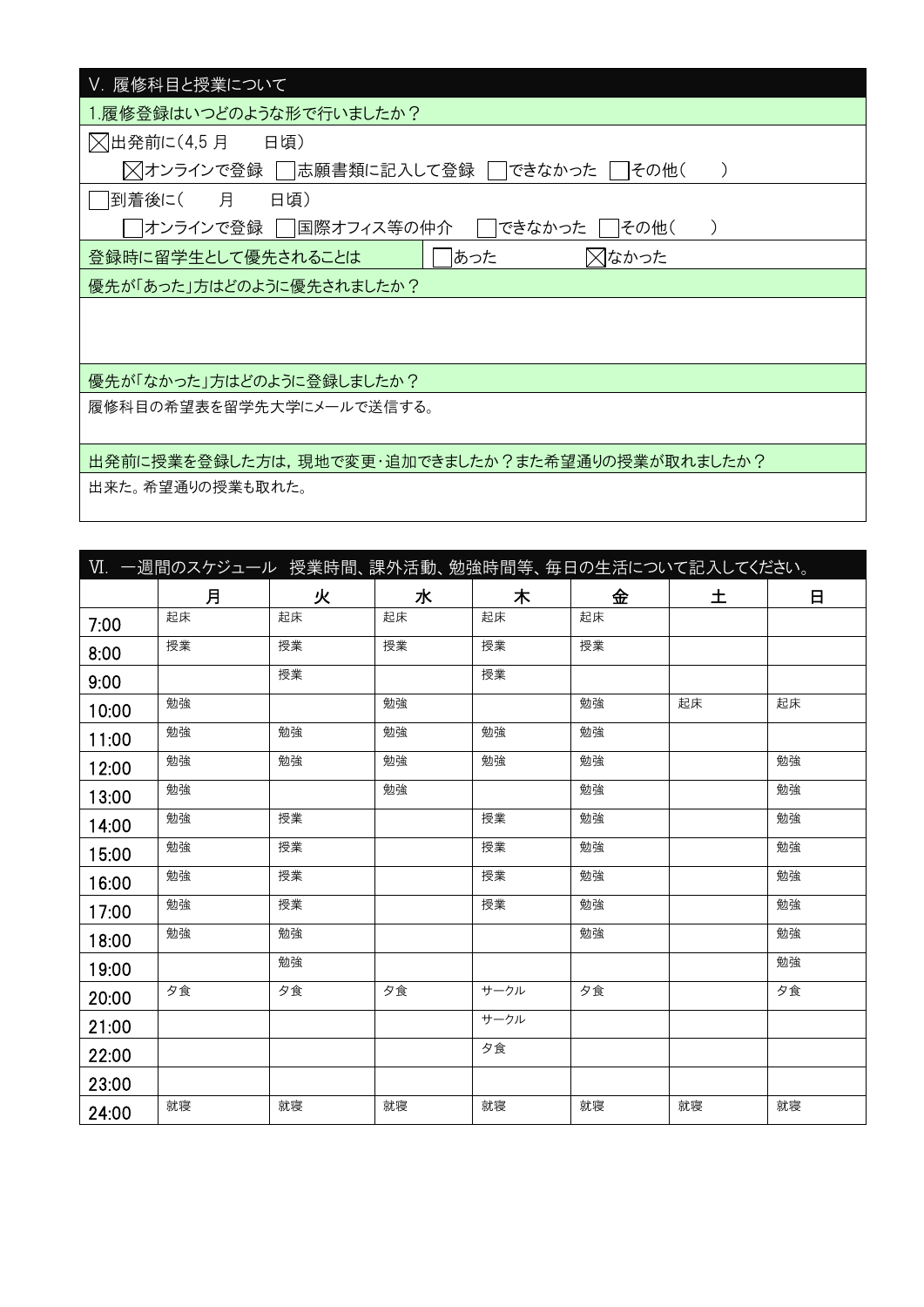## Ⅶ. 現在までの感想

留学先大学、プログラムについて、授業、宿舎、生活全般についてなど、自由に書いてください。

課題や授業に関しては自分はかなり苦労しているが、今のところしっかりと日本で準備をしておけばそれほど大変ではないよ うに感じる。寮は快適で、またルームメイトとの間でも全く問題はない。生活に関しては日本との違いを感じる部分も当然ある が、不便は感じない。大学で様々なイベントが行われているので勉強以外の部分も充実していると思う。

## 留学先大学を目指す学生に向けてのアドバイスをお願いします。

テンプル大学は立地がとても良いと思います。大学から電車で十分程度でセンターシティに行けるので生活に必要な物は 簡単に手に入り、またニューヨークやワシントン DC などの有名な場所にも簡単に行くことが出来ます。英語に関しては、 TOEFL や IELTS の結果に満足せず、渡航するまでしっかりと準備を続けることが大事だと思います。留学生向けのイベント で会った人の中でほとんど理系はおらず、また自分がとっている建築の授業全てで留学生は自分だけなので、理系の人は そういったことも念頭に置いて準備しておくと良いと思います。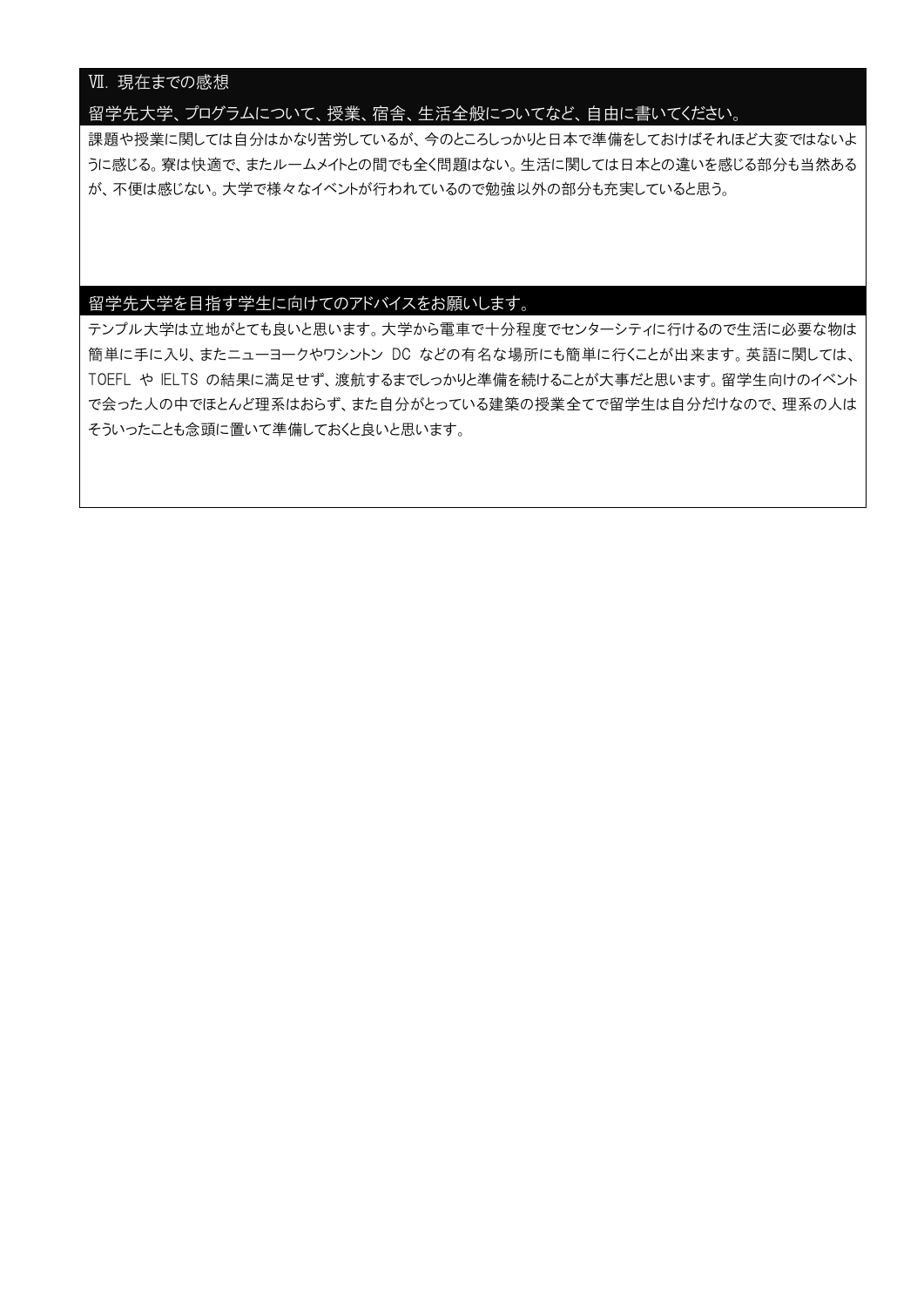|                                                                                                                                                                                                                                                                                                                      |                                                                                                                                                                                                                             | Report of the program activities (during the program)                                                   |  |  |
|----------------------------------------------------------------------------------------------------------------------------------------------------------------------------------------------------------------------------------------------------------------------------------------------------------------------|-----------------------------------------------------------------------------------------------------------------------------------------------------------------------------------------------------------------------------|---------------------------------------------------------------------------------------------------------|--|--|
| Date of reporting                                                                                                                                                                                                                                                                                                    | year2021 month                                                                                                                                                                                                              | day                                                                                                     |  |  |
| <b>Host University</b>                                                                                                                                                                                                                                                                                               | TempleUniversity                                                                                                                                                                                                            |                                                                                                         |  |  |
| Department you belonging to<br>at the host university                                                                                                                                                                                                                                                                | I belong to a specific department (Please fill out the following information)<br>※ Name of the department:<br>$\boxtimes$ I do not belong to any specific department and taking the classes of<br>various majors.<br>Other: |                                                                                                         |  |  |
| Duration of the exchange<br>program                                                                                                                                                                                                                                                                                  |                                                                                                                                                                                                                             | year2021 month8 to year2022 month6                                                                      |  |  |
| Department you belong to at<br>Meiji University                                                                                                                                                                                                                                                                      | school of ______ Major_____                                                                                                                                                                                                 | School ofScience and Technology Major(field of study)Architecture /<br>Graduate                         |  |  |
| Year (before departure)                                                                                                                                                                                                                                                                                              |                                                                                                                                                                                                                             | Undergraduate: year2 / Graduate □ Masters □ Doctorate year                                              |  |  |
| I. How did you find the information to prepare for your departure? Please report and give some<br>advises for future exchange students going abroad on what they need to know and be<br>informed.<br>I found the information from my home university and the internet. You should actively practice speaking English |                                                                                                                                                                                                                             |                                                                                                         |  |  |
|                                                                                                                                                                                                                                                                                                                      |                                                                                                                                                                                                                             | and reading long complex sentences in English and watch some American movies and series.                |  |  |
|                                                                                                                                                                                                                                                                                                                      |                                                                                                                                                                                                                             | II-1. Preparing before going exchange program (About VISA) <i>*Please report in detail.</i>             |  |  |
| Type:F1<br>How long did it take to get a VISA: 10 days<br>(How long did it take from the application to the acquisition of<br>your VISA?)                                                                                                                                                                            |                                                                                                                                                                                                                             | Where to apply: the American Embassy<br>Cost: \$160                                                     |  |  |
|                                                                                                                                                                                                                                                                                                                      |                                                                                                                                                                                                                             | What kinds of documents were required to submit to apply for VISA? How did you prepare those            |  |  |
| documents?<br>passport, I-20, a receipt for SEVIS, certificate, bank certificate                                                                                                                                                                                                                                     |                                                                                                                                                                                                                             |                                                                                                         |  |  |
| Please report on the details of applying process.                                                                                                                                                                                                                                                                    |                                                                                                                                                                                                                             |                                                                                                         |  |  |
| Fill out an application form, Pay for the application and SEVIS, and have an inteview                                                                                                                                                                                                                                |                                                                                                                                                                                                                             |                                                                                                         |  |  |
|                                                                                                                                                                                                                                                                                                                      |                                                                                                                                                                                                                             | If you took any interview at the Embassy, please report on the details of the questions you were asked. |  |  |
| University, Term, and Who will pay for this program                                                                                                                                                                                                                                                                  |                                                                                                                                                                                                                             |                                                                                                         |  |  |
| Were there any difficulties or notices to take the VISA?                                                                                                                                                                                                                                                             |                                                                                                                                                                                                                             |                                                                                                         |  |  |
| I was tight on time because of COVID-19.                                                                                                                                                                                                                                                                             |                                                                                                                                                                                                                             |                                                                                                         |  |  |
|                                                                                                                                                                                                                                                                                                                      |                                                                                                                                                                                                                             | II-2. Preparation before departing for exchange program (Other topics)                                  |  |  |
|                                                                                                                                                                                                                                                                                                                      |                                                                                                                                                                                                                             | Please report on any other necessary preparation before your departure. (E.g. Preparation of money,     |  |  |
| purchasing a cellphone, shipments of your commodities, and etc.)                                                                                                                                                                                                                                                     |                                                                                                                                                                                                                             |                                                                                                         |  |  |
| credit card                                                                                                                                                                                                                                                                                                          |                                                                                                                                                                                                                             |                                                                                                         |  |  |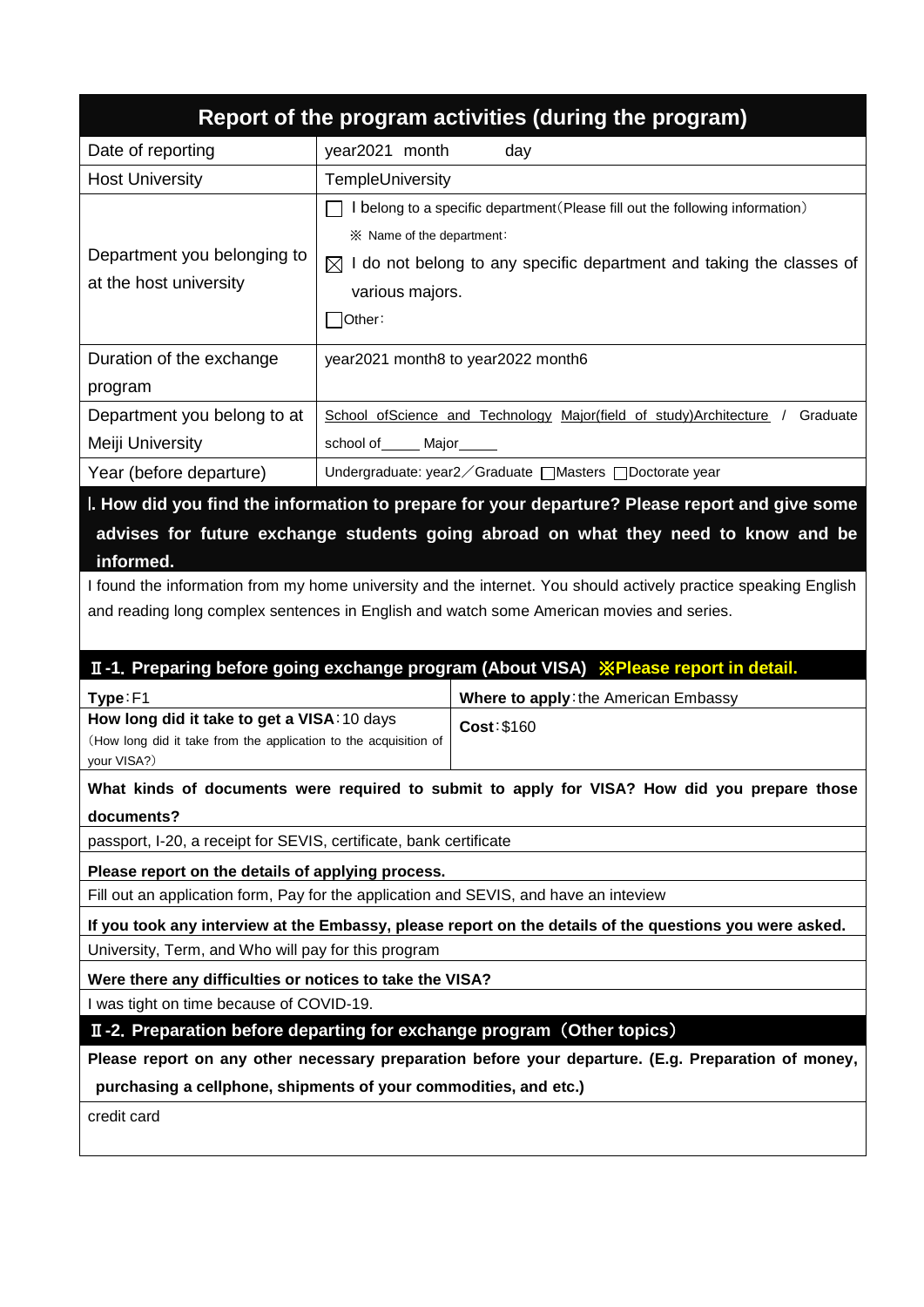| <b>III. After Arrival</b>                                                                              |                                                                                       |                      |                                         |                                                                                               |             |            |  |
|--------------------------------------------------------------------------------------------------------|---------------------------------------------------------------------------------------|----------------------|-----------------------------------------|-----------------------------------------------------------------------------------------------|-------------|------------|--|
| 1. Arrival Information                                                                                 |                                                                                       |                      |                                         |                                                                                               |             |            |  |
| <b>Airline</b>                                                                                         |                                                                                       | JAL                  |                                         |                                                                                               |             |            |  |
| How<br>purchase<br>to                                                                                  | air                                                                                   | Nihon-Kuko's website |                                         |                                                                                               |             |            |  |
| ticket                                                                                                 |                                                                                       |                      |                                         | ※利用した旅行社・旅行サイト,格安航空券情報等があれば記入して下さい。                                                           |             |            |  |
| <b>Arrival airport</b>                                                                                 |                                                                                       |                      | Philadelphia International Airprt       | <b>Arrival time</b>                                                                           | about 18:00 |            |  |
|                                                                                                        |                                                                                       | □ Pick-up of         | □Pick-up of                             | Public transportation                                                                         | $\Box$ taxi | ⊠otherUber |  |
| How to get to the campus                                                                               |                                                                                       | host university      | your friend                             | (□Bus □Train)                                                                                 |             |            |  |
| How long did it take from                                                                              |                                                                                       | about 10 minutes     |                                         |                                                                                               |             |            |  |
| the<br>airport<br>to                                                                                   | the                                                                                   |                      |                                         |                                                                                               |             |            |  |
| campus?                                                                                                |                                                                                       |                      |                                         |                                                                                               |             |            |  |
|                                                                                                        |                                                                                       |                      |                                         | Are there any important points to get to the campus? Please inform on the cost of taxi or any |             |            |  |
| transportations.                                                                                       |                                                                                       |                      |                                         |                                                                                               |             |            |  |
| I recommend taxi or uber                                                                               |                                                                                       |                      |                                         |                                                                                               |             |            |  |
| <b>Arrival date</b>                                                                                    |                                                                                       |                      | monthAugdate14timeabout 19:00           |                                                                                               |             |            |  |
| 2. Housing                                                                                             |                                                                                       |                      |                                         |                                                                                               |             |            |  |
| Did you check-in                                                                                       | If your answer is "No": The date you checked-in was<br>$\boxtimes$ Yes                |                      |                                         |                                                                                               |             |            |  |
| after<br>soon                                                                                          | $\Box$ No<br>month<br>day                                                             |                      |                                         |                                                                                               |             |            |  |
| arriving?                                                                                              |                                                                                       |                      |                                         |                                                                                               |             |            |  |
| <b>Type of housing</b>                                                                                 | $\boxtimes$ Dormitory<br>$\Box$ Other $($<br>$\Box$ Apartment                         |                      |                                         |                                                                                               |             |            |  |
| the<br><b>Type</b><br>of                                                                               | □ Alone<br>$\boxtimes$ Other (three persons)<br>_ltwo persons                         |                      |                                         |                                                                                               |             |            |  |
| room                                                                                                   |                                                                                       |                      |                                         |                                                                                               |             |            |  |
| Room mates                                                                                             |                                                                                       |                      | Japanese Student ⊠International Student | $\boxtimes$ Other(                                                                            |             |            |  |
| How to find the                                                                                        | $\boxtimes$ Recommendation from host university<br>Other <sup>(</sup><br>Jby yourself |                      |                                         |                                                                                               |             |            |  |
| accommodation                                                                                          |                                                                                       |                      |                                         |                                                                                               |             |            |  |
| the<br><b>Details</b><br><b>of</b>                                                                     |                                                                                       |                      |                                         | After finding roommates on the website, I left it to them.                                    |             |            |  |
| application                                                                                            |                                                                                       |                      |                                         |                                                                                               |             |            |  |
| Have you decided your accommodation before departure or after arriving easily? Were there any troubles |                                                                                       |                      |                                         |                                                                                               |             |            |  |
| to find it?                                                                                            |                                                                                       |                      |                                         |                                                                                               |             |            |  |
| Before departure                                                                                       |                                                                                       |                      |                                         |                                                                                               |             |            |  |
| 3. Orientation                                                                                         |                                                                                       |                      |                                         |                                                                                               |             |            |  |
| Was there any orientation?                                                                             | $\boxtimes$ Yes<br> No                                                                |                      |                                         |                                                                                               |             |            |  |
| <b>Date</b>                                                                                            | Aug 18,19                                                                             |                      |                                         |                                                                                               |             |            |  |
|                                                                                                        | $\boxtimes$ Yes<br>1No<br>Was it mandatory to attend?                                 |                      |                                         |                                                                                               |             |            |  |
| Did it cost any?                                                                                       |                                                                                       |                      |                                         | Yes(Cost:<br>$\boxtimes$ No. It's free of charge.                                             |             |            |  |
| <b>Contents (details)</b>                                                                              |                                                                                       |                      | about the university and class          |                                                                                               |             |            |  |
| Was there any special guidance                                                                         |                                                                                       | $\boxtimes$ Yes      | $\sqcap$ No                             |                                                                                               |             |            |  |
| arranged for exchange students?                                                                        |                                                                                       |                      |                                         |                                                                                               |             |            |  |
| Date of beginning of the class                                                                         |                                                                                       |                      | month8day23                             |                                                                                               |             |            |  |